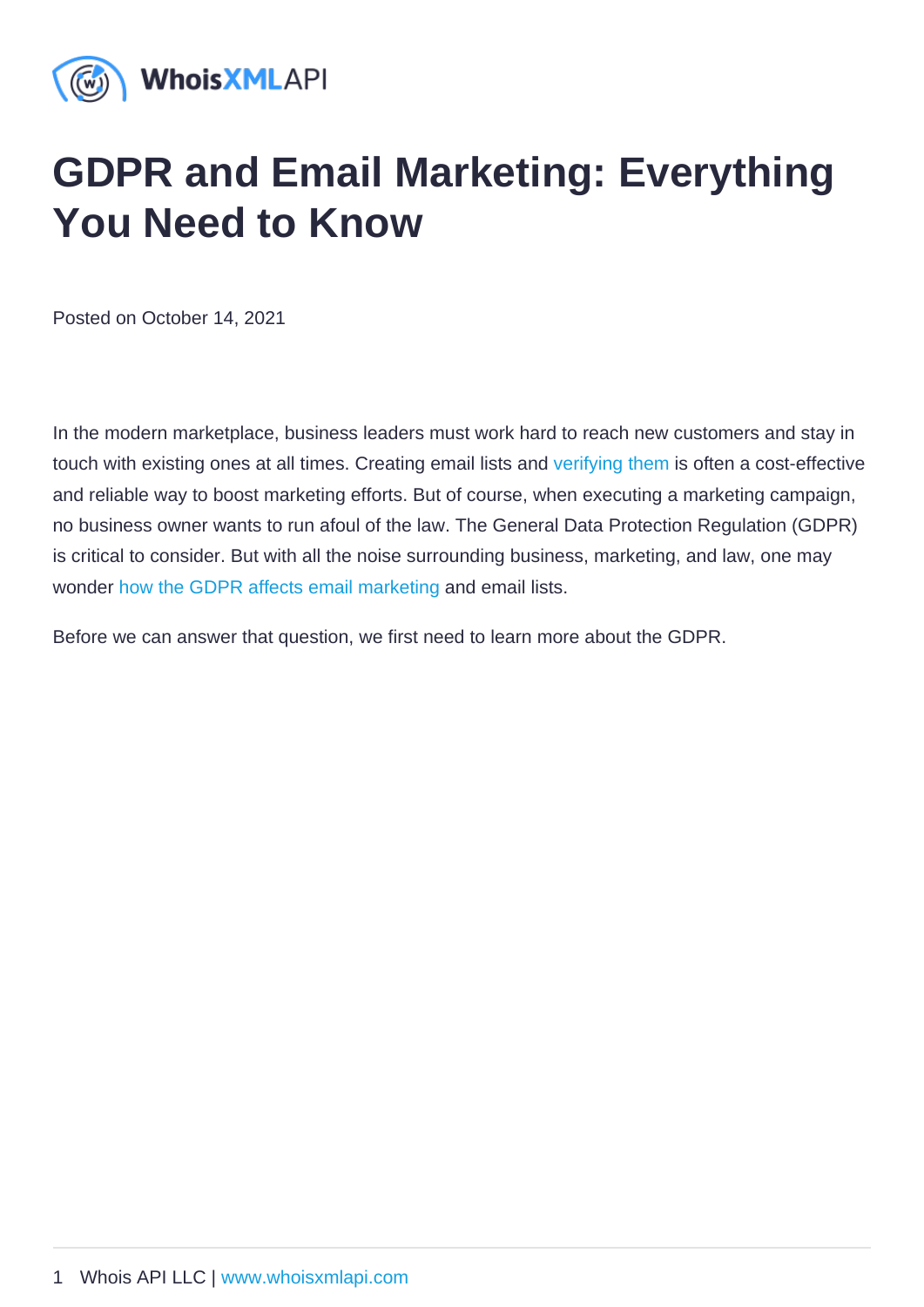### What Is the GDPR?

We can't deny how much the world has gone digital, where individuals who wish to engage in transactions with organizations (buy products from e-commerce sites, subscribe to various services, etc.) need to provide their personal information in exchange. Sometimes, businesses acquire information from third parties without asking permission from their actual owners. And as many already know, personally identifiable information (PII), such as that collected from consumers, can be sensitive. It's only natural, therefore, for consumers to expect businesses to take steps to safeguard their private data.

In 1995, the European Union (EU) implemented the [Data Protection Directive.](https://en.wikipedia.org/wiki/Data_Protection_Directive) While this directive created a framework for companies that correspond with consumers via email, it didn't do much to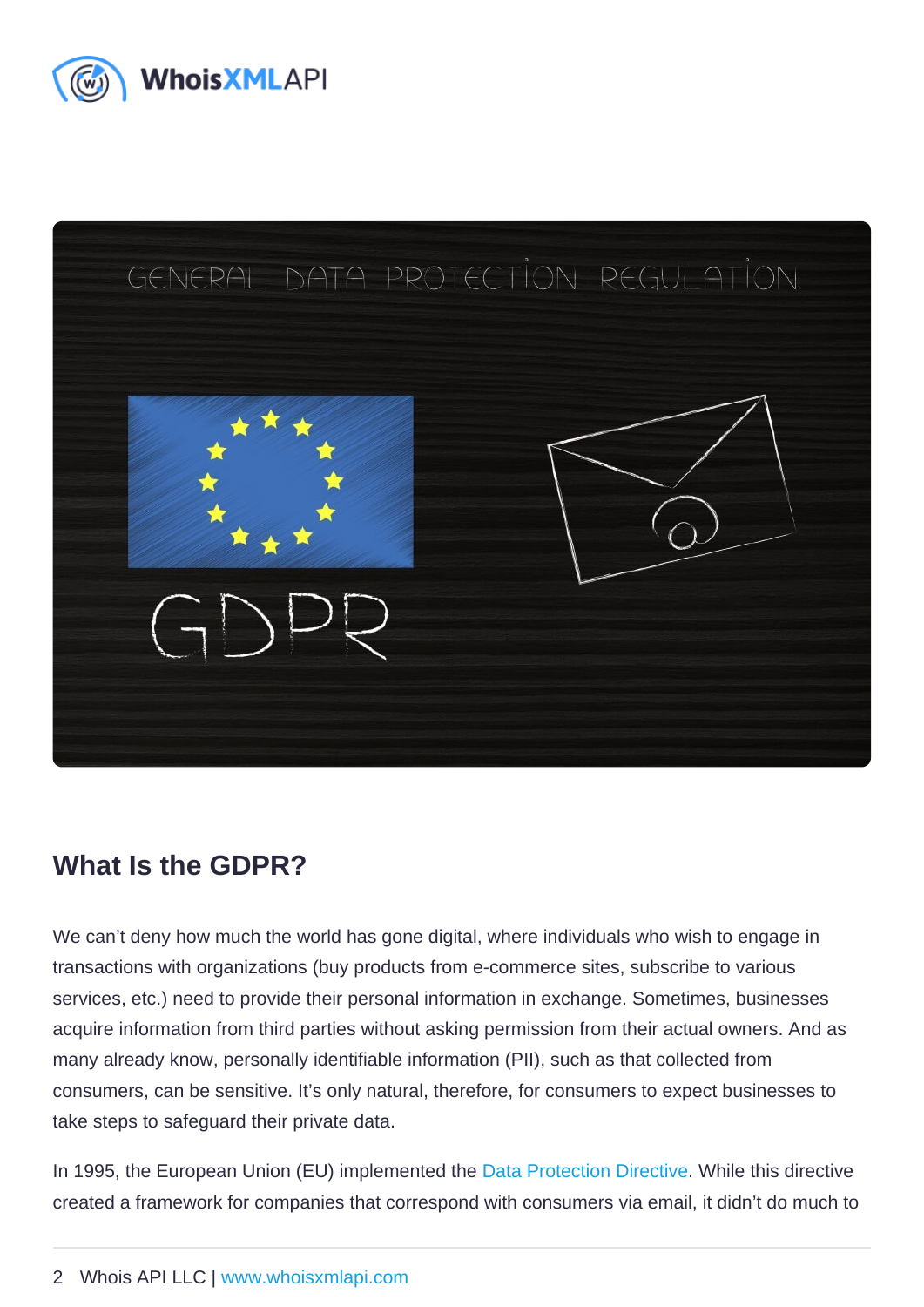deter misconduct. The GDPR changed that on 25 May 2018. The GDPR is the EU's solution to protect its citizens' privacy amid the rise in data breaches committed (knowingly or otherwise) by major corporations and fraudulent activity by marketers.

If your organization does business with any EU member country and buys email marketing lists, you must comply with the GDPR because if you don't, you may face significant fines and other penalties.

## How Does the GDPR Affect Email Marketing ?

The answer to this question is simple. All businesses that use email lists for their marketing efforts must comply with the GDPR, assuming they [do business in the EU or with EU member countries](https://ec.europa.eu/info/business-economy-euro/doing-business-eu_en). Essentially, consumers must give their consent for virtually everything related to their email addresses. When an organization collects email information initially, it must [validate the email](https://emailverification.whoisxmlapi.com/blog/how-to-tell-if-email-address-is-valid-6-ways-to-check)  [addresses](https://emailverification.whoisxmlapi.com/blog/how-to-tell-if-email-address-is-valid-6-ways-to-check) and make sure that their owners are informed of and consent to the collection.

Adhering to the GDPR affects several email marketing components, three of which are discussed in greater detail below, along with how exactly they are impacted by the law's mandates.

#### Privacy Policy

Educating consumers and obtaining consent is trickier than it sounds. Gone are the days when companies could hide policies in long blocks of legalese. The GDPR mandates that businesses must use clean and understandable language to inform consumers through their privacy policy.

All companies must include the following information using simple terms in their privacy policies if they are to fulfill the GDPR requirements:

- Introduction: Briefly describe who your company is and what your privacy policy is.
- Definitions: If you can't avoid using legalese that may be hard for all to understand, include a section that defines these terms.
- Personal data processing principles: Include how your company will abide in terms of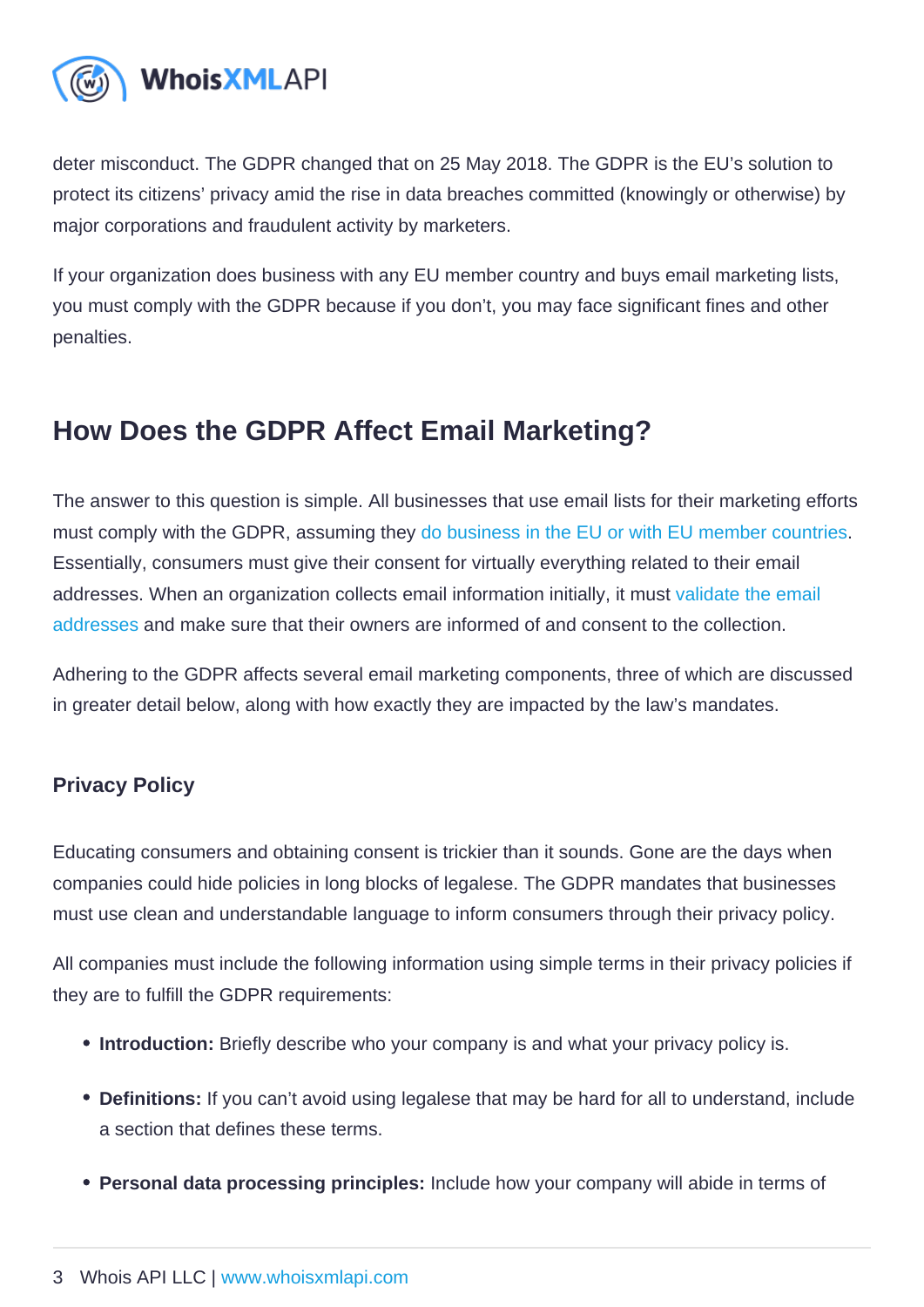lawfulness, fairness, and transparency; purpose limitation; data minimization; accuracy; storage limitation; and integrity and confidentiality.

- Personal data types you process: State all kinds of data you collect and why you gathered the information.
- How personal data is processed: Tell consumers what you do with their data and how you handle the information.
- Personal data retention: Inform consumers how long you will store their data. Most often, that corresponds to how long your subscription or contract with them lasts.
- Who the data is shared with: Companies are allowed to share personal data with suppliers and partners as long as they remain transparent and have a valid legal basis for doing so.
- International transfers of personal data: If you must move data from one place to another, from your headquarters to a datacenter, for example, you must inform the information owners.
- Data rights: Every company must uphold the eight rights of data owners—right to be informed, right of access, right to rectification, right to erasure or right to be forgotten, right to restrict processing, right to data portability, right to object, and rights related to automated decision-making. Not all of these may apply to every organization, however. Some companies, for example, may have a single office and store data on their premises. In such cases, the right to data portability may not apply to them.
- Privacy policy changes: All consumers should be informed of privacy policy changes and why these were made.

Privacy policies must be accessible to all consumers (existing and potential alike). Creating a privacy policy that meets the requirements of the GDPR may not be easy for some organizations. For that, they may need a template. They can download such a guide in various formats, such as a [PDF](https://www.termsfeed.com/public/uploads/2019/02/sample-gdpr-privacy-policy-policy-template.pdf) or a document file [\(Word](https://www.termsfeed.com/public/uploads/2019/02/sample-gdpr-privacy-policy-policy-template.docx) or [Google Docs](https://docs.google.com/document/d/1Ja3WNHd3z_xECU1vkpA2feofSwHcq-0YsgCo_6XEkgM/edit)).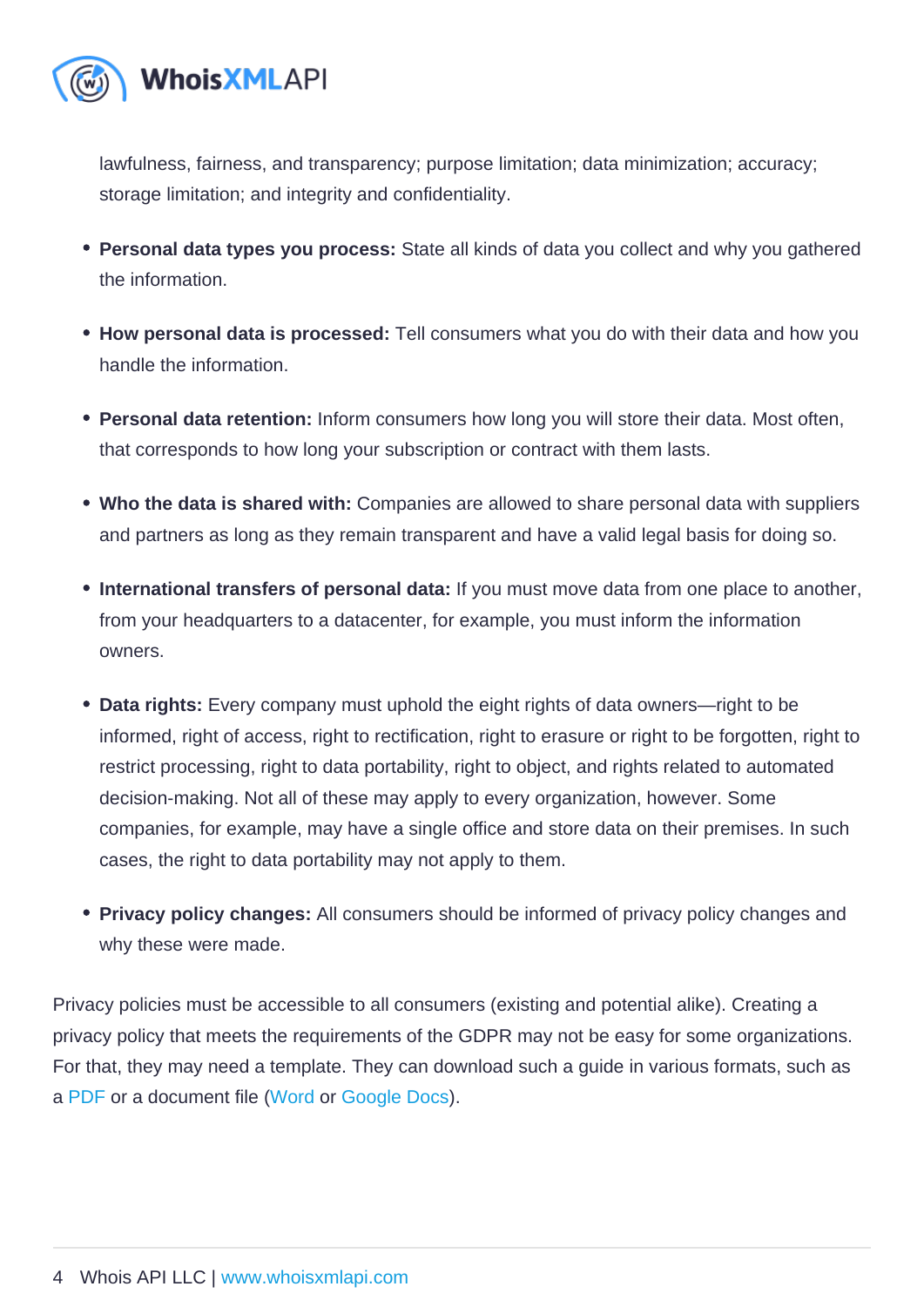#### Incentive Drawings

When collecting email addresses, businesses frequently use fishbowl-style drawings. This approach is commonly done in business-to-business (B2B) events and trade shows. When attendees visit a booth, they drop their business cards into fishbowls in exchange for incentives (a month's subscription free of charge, a gift, etc.). Marketers use this information to create lists that their companies can use to increase revenue and profit.

With the GDPR, business leaders must rethink these drawings in a couple of ways. First, they must make all entrants eligible for prizes. More importantly, though, they must obtain informed consent prior to marketing to those who left their contact information behind.

#### **Unsubscribing**

Another important facet that the GDPR addresses is unsubscribing from email marketing lists. Businesses must give consumers a convenient and understandable option for leaving such lists. Marketers must also be careful with passing on email lists. Anytime organizations share contact information, they must inform their consumers and obtain specific consent. That is true even if the company is only sharing the information with a subsidiary or parent or sibling organization.

#### E-Commerce Customers Must Opt In

Any EU citizen that ends up on your mailing list must voluntarily opt in to join. That does away with being able to automatically add someone to your mailing list even if he/she purchases from your website. You can send emails specific to the purchase, such as a receipt, but not for anything else. Email verification is required at all times.

#### No Pre-Checked Boxes

Any business that runs an e-commerce store with pre-checked boxes for customers to opt in to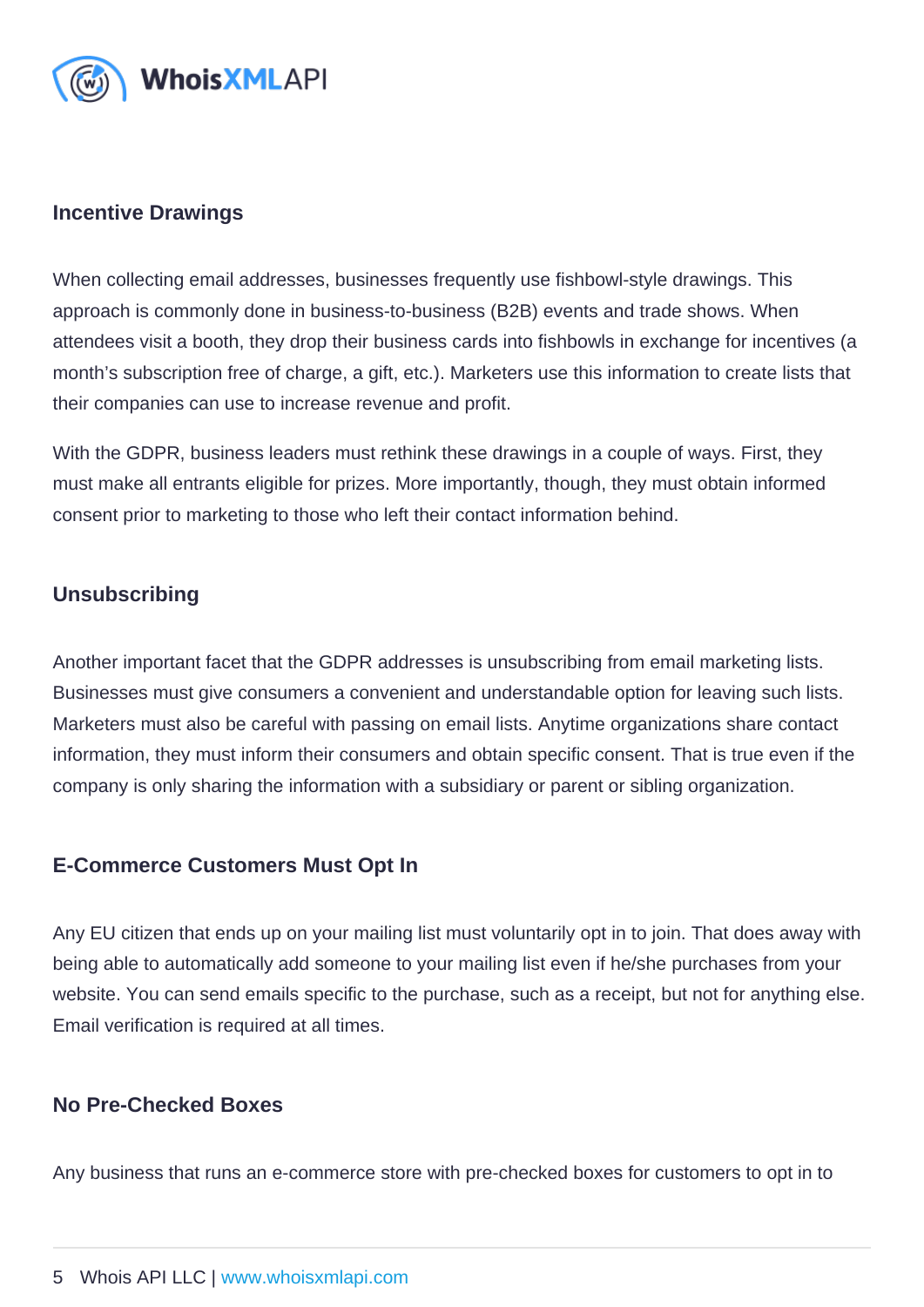newsletters and marketing emails on their checkout pages is not allowed to do that anymore. Customers must instead be presented with empty boxes that they can tick if they want to receive emails from you.

#### Adding Contacts to Lists

Keeping with the theme of email verification to comply with the GDPR, people must give you direct permission to be added to your contact list even if they already signed up for another service with you before. For example, if customers sign up to receive your free e-book, that's the end of your relationship unless they agree to sign up to receive further communications from you via email.